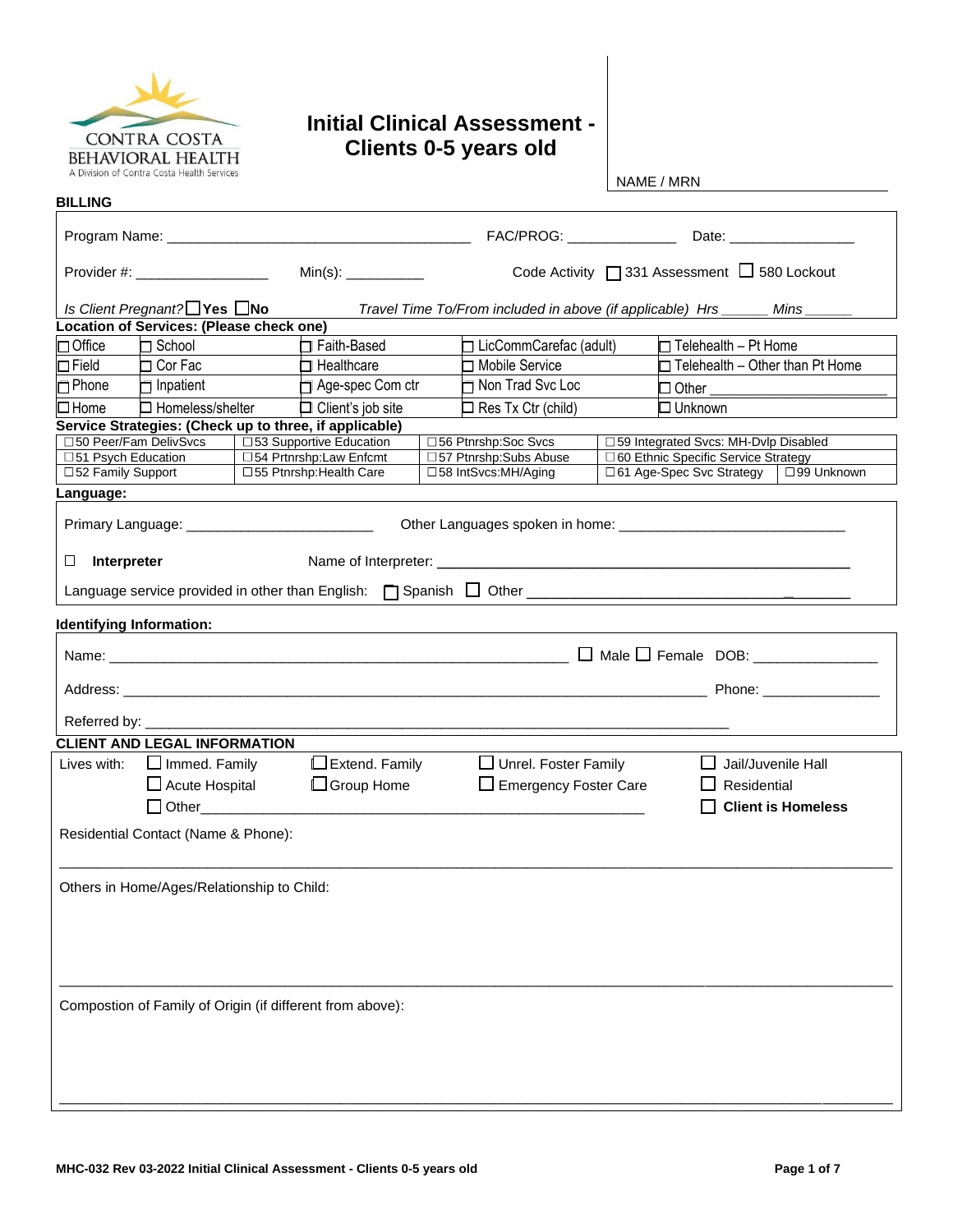| <b>CONTRA COSTA</b><br><b>BEHAVIORAL HEALTH</b><br>A Division of Contra Costa Health Services                        |                                                                                                                                                                                                                                    |
|----------------------------------------------------------------------------------------------------------------------|------------------------------------------------------------------------------------------------------------------------------------------------------------------------------------------------------------------------------------|
|                                                                                                                      | NAME / MRN                                                                                                                                                                                                                         |
| <b>Current Legal Status:</b>                                                                                         |                                                                                                                                                                                                                                    |
| Independent Adult $\Box$ Child in custody of biological Parent(s), Adpotive parent(s) $\Box$ Emancipated Minor       |                                                                                                                                                                                                                                    |
| Juvenile Dependent of Court $\Box$ Juvenile Ward of the Court (Probation 602)                                        | Other the contract of the contract of the contract of the contract of the contract of the contract of the contract of the contract of the contract of the contract of the contract of the contract of the contract of the cont     |
| Agencies/Other MH Providers Involved: (check all that apply, including contact names & phone numbers as appropriate) |                                                                                                                                                                                                                                    |
|                                                                                                                      |                                                                                                                                                                                                                                    |
| CBO                                                                                                                  | Network Provider <b>Network</b> Provider                                                                                                                                                                                           |
|                                                                                                                      | <b>Probation Contract Contract Contract Contract Contract Contract Contract Contract Contract Contract Contract Contract Contract Contract Contract Contract Contract Contract Contract Contract Contract Contract Contract Co</b> |
| Other<br><u> 2000 - Jan Barnett, mars et al. (f. 1980)</u>                                                           |                                                                                                                                                                                                                                    |

#### **BEHAVIORAL/EMOTIONAL NEEDS**

What is the primary reason for current referral? Describe current precipitating event, primary stressors, primary symptoms and functional impairment.

| <b>Developmental History:</b> [ Genth and Developmental History is not available.              |     |         |  |  |  |
|------------------------------------------------------------------------------------------------|-----|---------|--|--|--|
| Birth was: $\Box$ On-Time<br>$\Box$ Early (< 36 weeks) $\Box$ Late                             |     |         |  |  |  |
| While Pregnant, did mother have any injuries, illnesses, physical trauma or use alcohol/drugs? | No. | ⊿ Yes   |  |  |  |
| Were there any complications at time of birth?                                                 | No. | i ∐ Yes |  |  |  |
| Did the child experience any traumas during first 5 years?                                     | No. | l Yes   |  |  |  |
| Did the child have any sleep, eating, or social problems the first 5 years?                    | No. | □ Yes   |  |  |  |
| If "yes" to any of the above, please describe:                                                 |     |         |  |  |  |
| Developmental Milestones: $\Box$ Early<br>On-Time<br>Delayed (If delayed, please describe):    |     |         |  |  |  |
|                                                                                                |     |         |  |  |  |

\_\_\_\_\_\_\_\_\_\_\_\_\_\_\_\_\_\_\_\_\_\_\_\_\_\_\_\_\_\_\_\_\_\_\_\_\_\_\_\_\_\_\_\_\_\_\_\_\_\_\_\_\_\_\_\_\_\_\_\_\_\_\_\_\_\_\_\_\_\_\_\_\_\_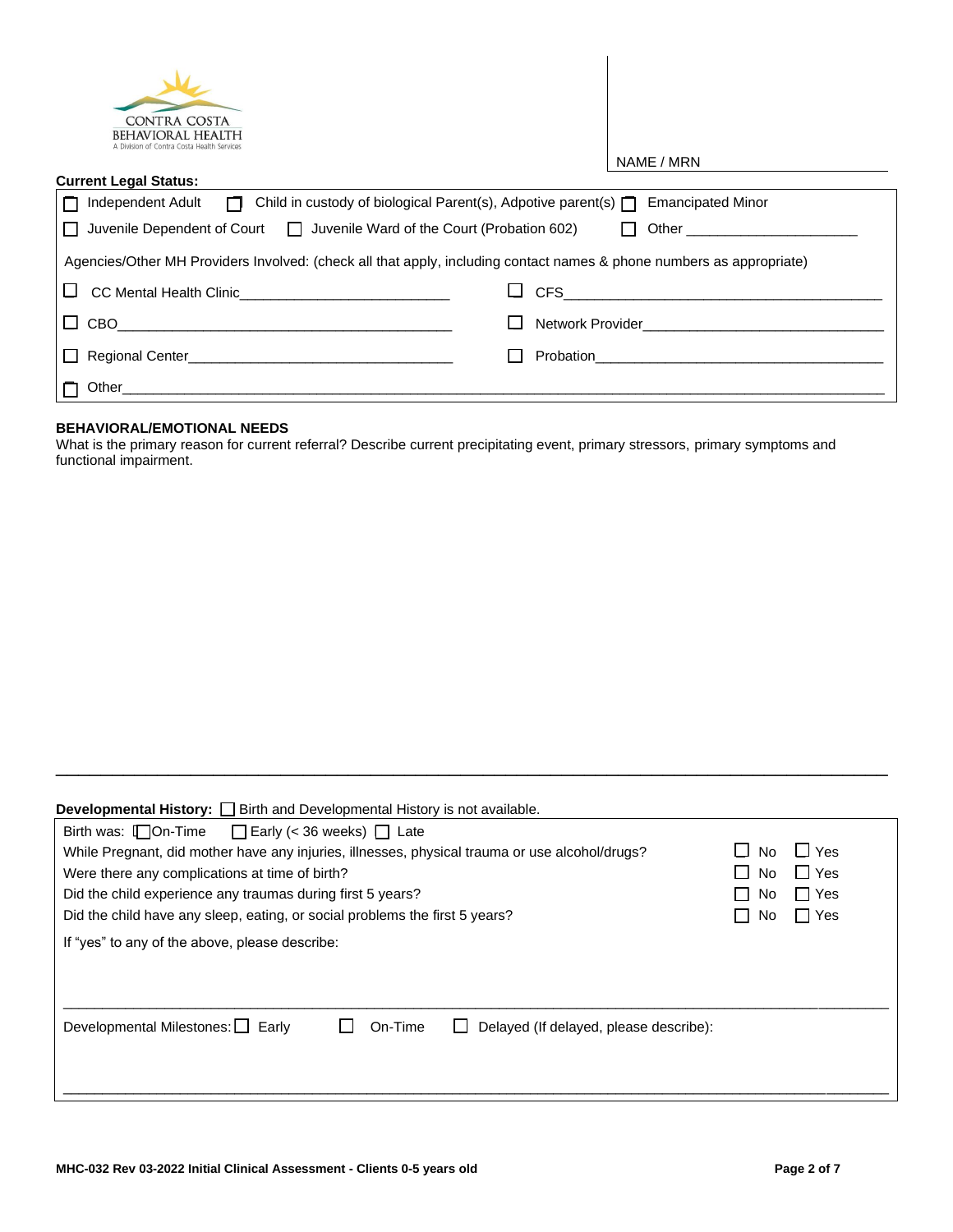

Family/Social History: (Summarize relevant data regarding significant interpersonal relationships (i.e. parents, siblings, etc.), living situations, family history or mental illness or substance abuse, and/or relevant traumatic events/losses)

| <b>Medical History:</b> $\Box$ Not available                                                                                           |             |                   |  |
|----------------------------------------------------------------------------------------------------------------------------------------|-------------|-------------------|--|
|                                                                                                                                        | $\Box$ None | $\square$ Unknown |  |
|                                                                                                                                        |             | $\Box$ Unknown    |  |
|                                                                                                                                        |             | $\Box$ Unknown    |  |
| Are there any health concerns (medical illness, medical symptoms) regarding this child? $\Box$ No $\Box$ Yes (if so, please describe): |             |                   |  |

| Has the child had any allergic/serious reactions to medication(s)? | $\Box$ No $\Box$ Yes (if so, please describe): |
|--------------------------------------------------------------------|------------------------------------------------|
|--------------------------------------------------------------------|------------------------------------------------|

Has the child had any NON medication allergies (food, pollen, bee stings, etc.)?  $\Box$  No  $\Box$  Yes (if so, please describe):

\_\_\_\_\_\_\_\_\_\_\_\_\_\_\_\_\_\_\_\_\_\_\_\_\_\_\_\_\_\_\_\_\_\_\_\_\_\_\_\_\_\_\_\_\_\_\_\_\_\_\_\_\_\_\_\_\_\_\_\_\_\_\_\_\_\_\_\_\_\_\_\_\_\_

\_\_\_\_\_\_\_\_\_\_\_\_\_\_\_\_\_\_\_\_\_\_\_\_\_\_\_\_\_\_\_\_\_\_\_\_\_\_\_\_\_\_\_\_\_\_\_\_\_\_\_\_\_\_\_\_\_\_\_\_\_\_\_\_\_\_\_\_\_\_\_\_\_\_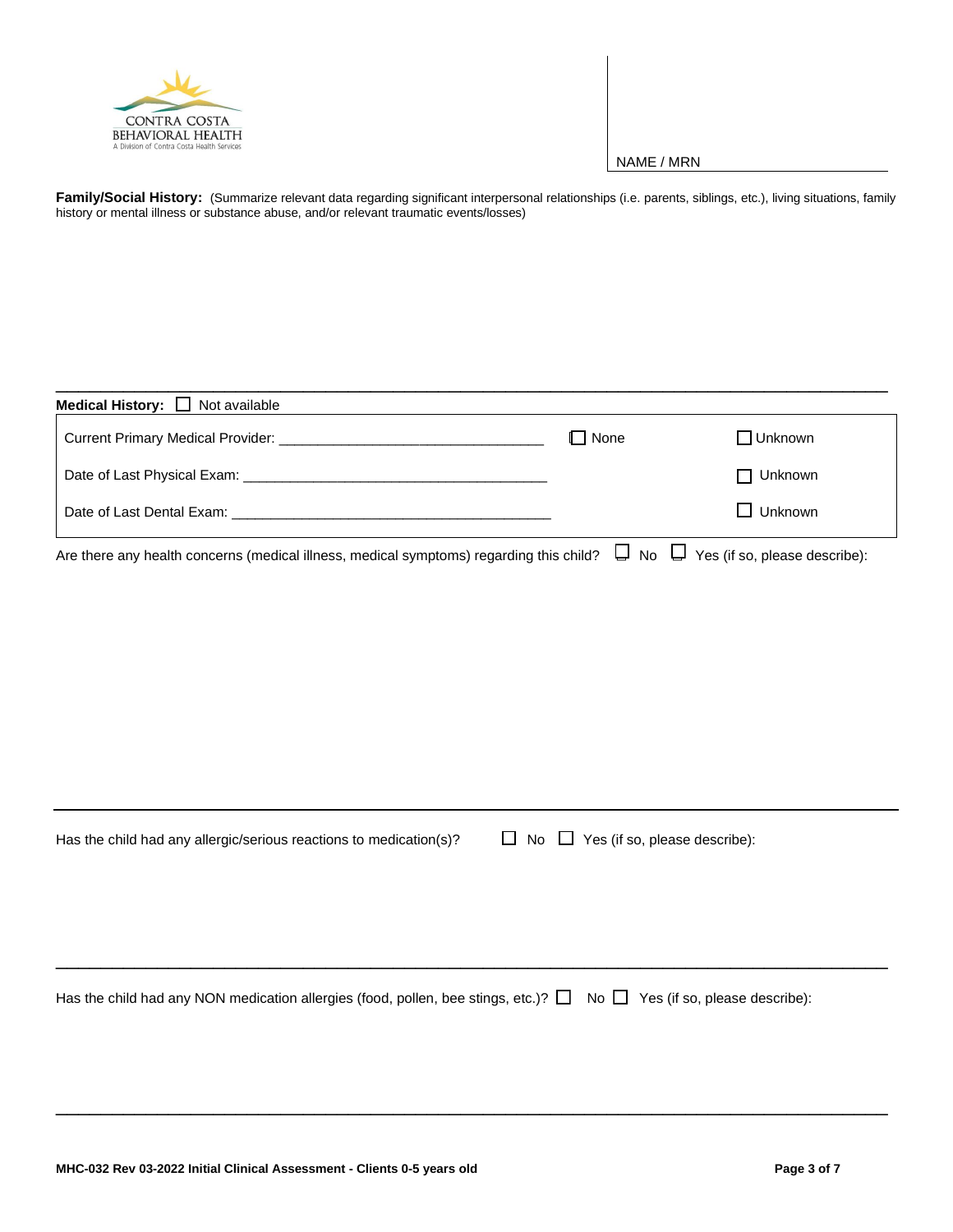

Is the child taking any medications? If yes, List name of any medication(s) child is taking at this time: (list all current medications including OTC, herbal, psychiatric, and homeopathic. Include start date/dose/frequency)  $\Box$  None

Medication compliance issues?  $\Box$  N/A  $\Box$  No  $\Box$  Yes (if yes, please describe)

\_\_\_\_\_\_\_\_\_\_\_\_\_\_\_\_\_\_\_\_\_\_\_\_\_\_\_\_\_\_\_\_\_\_\_\_\_\_\_\_\_\_\_\_\_\_\_\_\_\_\_\_\_\_\_\_\_\_\_\_\_\_\_\_\_\_\_\_\_\_\_\_\_\_

|                                                                                                                                | Referral to Health Care Provider for further Evaluation/Assessment                                                                                                                                                                    |
|--------------------------------------------------------------------------------------------------------------------------------|---------------------------------------------------------------------------------------------------------------------------------------------------------------------------------------------------------------------------------------|
| Treatment History: <u>Samush</u> None                                                                                          | Unknown                                                                                                                                                                                                                               |
| $\Box$ Psych Hospitalization<br>$\Box$ Substance Abuse Program<br>$\Box$ Previous Crisis Contact<br>Comments on above history: | <b>Psych Medication</b><br>$\Box$ Residential Treatment<br>Day Treatment<br>ப<br>Psychotherapy<br>□ Testing- Psychological/Neurological/Educational<br>ΙI<br>Use of Nontraditional or Alternative Healing Practices<br>$\blacksquare$ |

# **Substance Use History:**  $\Box$  No Current or Past Substance Abuse  $\Box$  Unknown

| Currently Clean & Sober for: $\Box$ < 6 months $\Box$ > 6 months $\Box$ > 1 year<br><b>Actively Using Substances</b><br>Please check all substances used in the past 6 months: |         |                                    |                                                                                                                        |  |  |
|--------------------------------------------------------------------------------------------------------------------------------------------------------------------------------|---------|------------------------------------|------------------------------------------------------------------------------------------------------------------------|--|--|
| Past                                                                                                                                                                           | Present |                                    | Frequency                                                                                                              |  |  |
|                                                                                                                                                                                |         | Alcohol                            | <u> 1989 - Johann Stein, marwolaethau a bhann an t-Amhain ann an t-Amhain an t-Amhain an t-Amhain an t-Amhain an </u>  |  |  |
|                                                                                                                                                                                |         | Amphetamine                        | <u> 1989 - Johann John Stein, Amerikaansk politiker (* 1958)</u>                                                       |  |  |
|                                                                                                                                                                                |         | Caffeine                           |                                                                                                                        |  |  |
|                                                                                                                                                                                |         | Cocaine/Crack                      | <u> 1980 - Jan James James Jan James James James James James James James James James James James James James Jam</u>   |  |  |
|                                                                                                                                                                                |         | Designer Drugs (GHB, PCP, Ecstasy) |                                                                                                                        |  |  |
|                                                                                                                                                                                |         |                                    |                                                                                                                        |  |  |
|                                                                                                                                                                                |         | Inhalants (Paint, Gas, Aerosols)   |                                                                                                                        |  |  |
|                                                                                                                                                                                |         | Marijuana                          | <u> 1980 - An Dùbhlachd ann an Dùbhlachd ann an Dùbhlachd ann an Dùbhlachd ann an Dùbhlachd ann an Dùbhlachd ann a</u> |  |  |
|                                                                                                                                                                                |         |                                    |                                                                                                                        |  |  |
|                                                                                                                                                                                |         |                                    |                                                                                                                        |  |  |
|                                                                                                                                                                                |         |                                    |                                                                                                                        |  |  |
|                                                                                                                                                                                |         |                                    |                                                                                                                        |  |  |
| Comments:                                                                                                                                                                      |         |                                    |                                                                                                                        |  |  |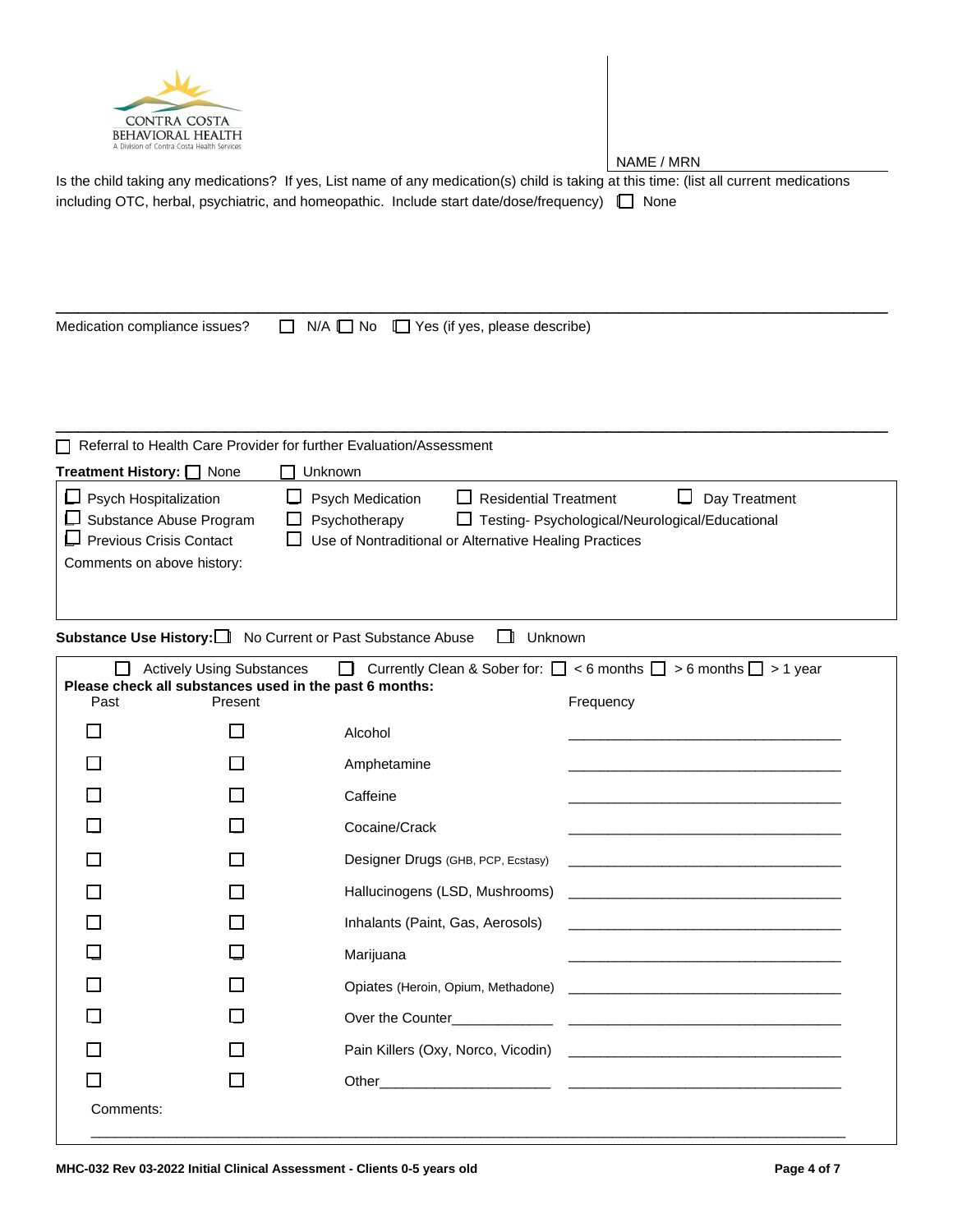

| □None Identified<br><b>RISK BEHAVIORS</b>                                      |                      |  |  |  |  |
|--------------------------------------------------------------------------------|----------------------|--|--|--|--|
|                                                                                |                      |  |  |  |  |
|                                                                                |                      |  |  |  |  |
|                                                                                |                      |  |  |  |  |
|                                                                                |                      |  |  |  |  |
|                                                                                |                      |  |  |  |  |
| □5150 Initiated □ CPS Referral/Involvement □ Tarasoff □ △ UVeapons Confiscated |                      |  |  |  |  |
| □ Unknown<br><b>Criminal Justice History:</b> None                             |                      |  |  |  |  |
| $\Box$ Probation<br>$\Box$ Parole                                              |                      |  |  |  |  |
|                                                                                | Obtain Release (ROI) |  |  |  |  |
| Offense History (include jail/juvenile hall facility):                         |                      |  |  |  |  |
|                                                                                |                      |  |  |  |  |
| Comments:                                                                      |                      |  |  |  |  |
|                                                                                |                      |  |  |  |  |
|                                                                                |                      |  |  |  |  |
|                                                                                |                      |  |  |  |  |
|                                                                                |                      |  |  |  |  |

## **MENTAL STATUS EXAM**

| Additional Observation(s): |
|----------------------------|
|                            |
|                            |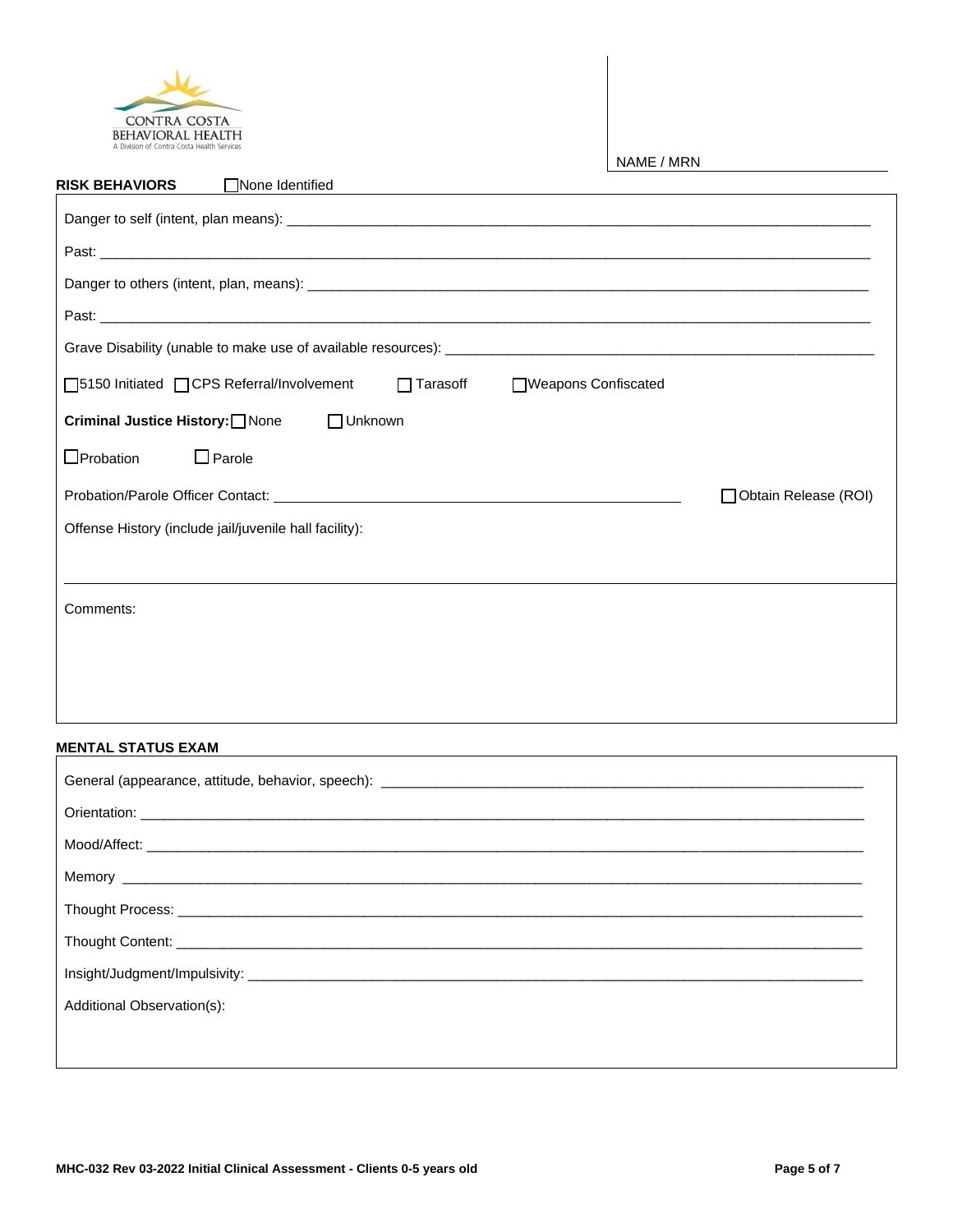| <b>CONTRA COSTA</b>                                                    |
|------------------------------------------------------------------------|
| <b>BEHAVIORAL HEALTH</b><br>A Division of Contra Costa Health Services |

| <b>CONTRA COSTA</b><br><b>BEHAVIORAL HEALTH</b><br>A Division of Contra Costa Health Services                  |                                                     |             |  |  |  |
|----------------------------------------------------------------------------------------------------------------|-----------------------------------------------------|-------------|--|--|--|
|                                                                                                                | NAME / MRN                                          |             |  |  |  |
| <b>Diagnostic Impression: DSM-5 Diagnosis and Narrative, ICD-10 Code</b>                                       |                                                     |             |  |  |  |
| ICD-10 Code: _____________________________                                                                     | DSM-5 Diagnosis: _________________________(Primary) |             |  |  |  |
| DSM-5 Narrative Diagnosis: 2008. 2009. 2010. 2010. 2010. 2010. 2010. 2010. 2011. 2012. 2014. 2016. 2017. 2018. |                                                     |             |  |  |  |
| ICD-10 Code: <u>__________________</u>                                                                         | DSM-5 Diagnosis: _______________________            | (Secondary) |  |  |  |
|                                                                                                                |                                                     |             |  |  |  |
| (Name of Diagnosing Clinician/Licensure)                                                                       |                                                     |             |  |  |  |

## **INITIAL TREATMENT PLAN**

**Additional Comments:**

**\_\_\_\_\_\_\_\_\_\_\_\_\_\_\_\_\_\_\_\_\_\_\_\_\_\_\_\_\_\_\_\_\_\_\_\_\_\_\_\_ \_\_\_\_\_\_\_\_\_\_\_\_\_\_\_\_\_\_\_\_\_\_\_\_\_\_\_\_\_\_\_ \_\_\_\_\_\_\_\_\_\_\_\_\_\_\_\_\_\_\_ Clinician Signature/Licensure Community Clinician Signature/Licensure Clinician Signature/Licensure Community** \_\_\_\_\_\_\_\_\_\_\_\_\_\_\_\_\_\_\_\_\_\_\_\_\_\_\_\_\_\_\_\_\_\_\_\_ \_\_\_\_\_\_\_\_\_\_\_\_\_\_\_\_\_\_\_\_\_\_\_\_\_\_\_\_\_\_\_ \_\_\_\_\_\_\_\_\_\_\_\_\_\_\_\_\_\_\_ Co-Signature of Licensed Clinician Date Printed Name Date **\_\_\_\_\_\_\_\_\_\_\_\_\_\_\_** Data Entry Clerk Initials

\_\_\_\_\_\_\_\_\_\_\_\_\_\_\_\_\_\_\_\_\_\_\_\_\_\_\_\_\_\_\_\_\_\_\_\_\_\_\_\_\_\_\_\_\_\_\_\_\_\_\_\_\_\_\_\_\_\_\_\_\_\_\_\_\_\_\_\_\_\_\_\_\_\_

\_\_\_\_\_\_\_\_\_\_\_\_\_\_\_\_\_\_\_\_\_\_\_\_\_\_\_\_\_\_\_\_\_\_\_\_\_\_\_\_\_\_\_\_\_\_\_\_\_\_\_\_\_\_\_\_\_\_\_\_\_\_\_\_\_\_\_\_\_\_\_\_\_\_